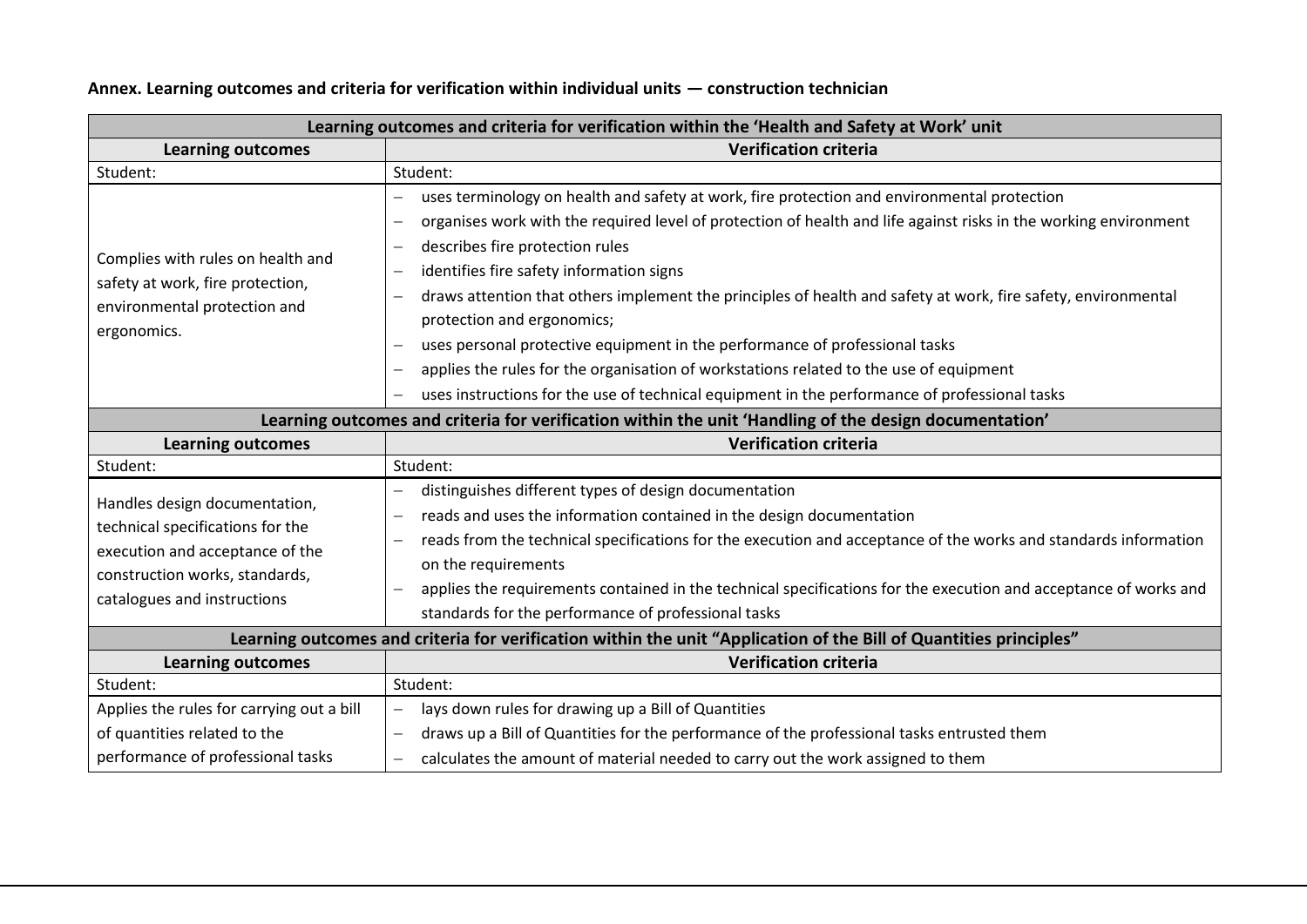| Learning outcomes and criteria for verification within the unit "Preparation and assembly of reinforcement nets and frames"               |                                                                                                                                               |  |
|-------------------------------------------------------------------------------------------------------------------------------------------|-----------------------------------------------------------------------------------------------------------------------------------------------|--|
| <b>Learning outcomes</b>                                                                                                                  | <b>Verification criteria</b>                                                                                                                  |  |
| Student:                                                                                                                                  | Student:                                                                                                                                      |  |
| Selects reinforcing steel, auxiliary<br>materials, tools and equipment needed<br>for reinforcement works                                  | selects reinforcing steel according to design documentation according to its class, grade and diameter<br>$\overline{\phantom{0}}$            |  |
|                                                                                                                                           | selects auxiliary materials for the transport, laying and assembly of reinforcing steel<br>$\overline{\phantom{0}}$                           |  |
|                                                                                                                                           | selects tools and equipment for cleaning, straightening, cutting and bending reinforcing steel and for assembling<br>$\overline{\phantom{0}}$ |  |
|                                                                                                                                           | reinforcing steel into reinforcing meshes and frames                                                                                          |  |
| Performs activities related to cleaning<br>and straightening reinforcing bars                                                             | selects methods to clean reinforcing steel depending on the type of contamination<br>$\overline{\phantom{0}}$                                 |  |
|                                                                                                                                           | cleans reinforcing bars intended for assembly<br>$\overline{\phantom{0}}$                                                                     |  |
|                                                                                                                                           | applies the straightening rules for reinforcing bars<br>—                                                                                     |  |
| Performs cutting and bending of                                                                                                           | cuts the reinforcing bars intended for assembly by hand<br>—                                                                                  |  |
|                                                                                                                                           | by machine-use cuts the reinforcing bars intended for assembly<br>$\overline{\phantom{0}}$                                                    |  |
| reinforcing bars                                                                                                                          | manually and mechanically bends the reinforcing bars intended for assembly<br>$\overline{\phantom{0}}$                                        |  |
|                                                                                                                                           | applies the rules of bending and cutting reinforcing bars<br>$\overline{\phantom{0}}$                                                         |  |
|                                                                                                                                           | distinguishes between ways of joining reinforcing bars into meshes and reinforcement skeletons<br>$\overline{\phantom{0}}$                    |  |
| Performs activities related to joining                                                                                                    | arranges reinforcing bars in accordance with the design documentation<br>$\overline{\phantom{0}}$                                             |  |
| reinforcing bars into meshes and<br>reinforcement skeleton                                                                                | joins the reinforcing bars into meshes and skeletons in accordance with the design documentation<br>$\overline{\phantom{0}}$                  |  |
|                                                                                                                                           | extends the reinforcing bars in accordance with the design documentation and the standard<br>$\overline{\phantom{0}}$                         |  |
| Learning outcomes and criteria for verification within the unit "Transport, laying and assembly of reinforcements in formwork and moulds" |                                                                                                                                               |  |
| <b>Learning outcomes</b>                                                                                                                  | <b>Verification criteria</b>                                                                                                                  |  |
| Student:                                                                                                                                  | Student:                                                                                                                                      |  |
| Selects tools and equipment for                                                                                                           | selects tools and equipment for assembling reinforcements in formwork and moulds depending on the                                             |  |
| assembling weapons in formwork and                                                                                                        | dimensions and position of the reinforced component                                                                                           |  |
| moulds                                                                                                                                    | specifies the sequence of activities related to the laying of bars, nets and reinforcing frames<br>$\overline{\phantom{0}}$                   |  |
| Reinforcing bars, nets and frames in<br>formwork and moulds                                                                               |                                                                                                                                               |  |
|                                                                                                                                           | defines and applies the rules for laying reinforcing bars and reinforcing nets and frames in formwork and moulds<br>$\overline{\phantom{0}}$  |  |
|                                                                                                                                           | selects materials for joining reinforcing bars, meshes and reinforcement frames<br>$\overline{\phantom{0}}$                                   |  |
| Makes combinations of reinforcing bars,                                                                                                   | joins reinforcement rods, meshes, and frame elements in formwork and moulds<br>—                                                              |  |
| reinforcement nets and frames in                                                                                                          | keeps under review the quality of the work of laying and assembling reinforcements in formwork and moulds<br>$\overline{\phantom{0}}$         |  |
| formwork and moulds                                                                                                                       | assesses the conformity of the position of the reinforcement in the formwork and moulds with the design<br>—                                  |  |
|                                                                                                                                           | documentation                                                                                                                                 |  |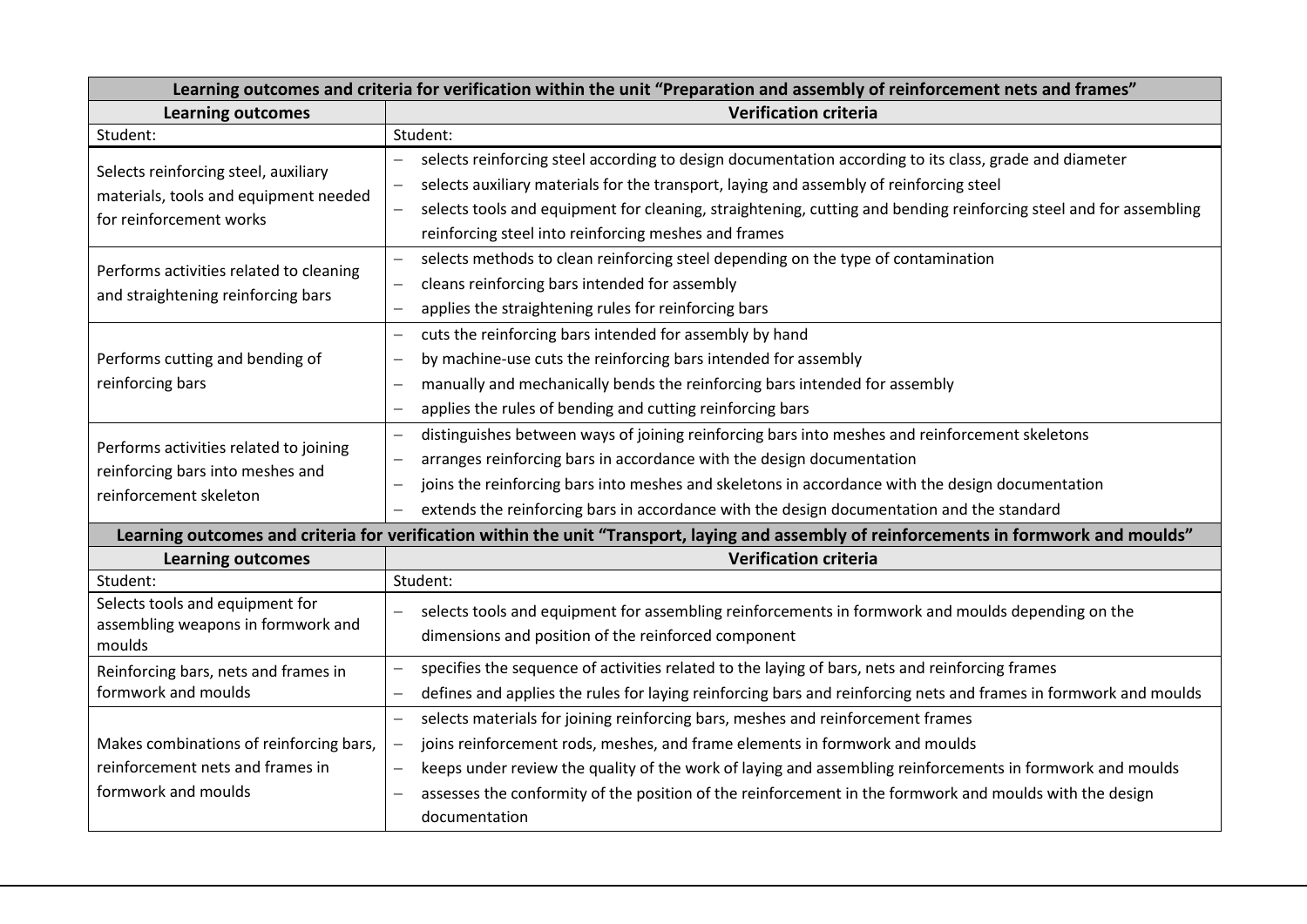| Learning outcomes and criteria for verification within the unit "Preparation of building mortars and concrete mixtures" |                                                                                                                                              |  |
|-------------------------------------------------------------------------------------------------------------------------|----------------------------------------------------------------------------------------------------------------------------------------------|--|
| <b>Learning outcomes</b>                                                                                                | <b>Verification criteria</b>                                                                                                                 |  |
| Student:                                                                                                                | Student:                                                                                                                                     |  |
| Makes concrete mixtures and mortars<br>on the basis of recipes                                                          | reads from the recipe information on the quantity of components of the concrete mixture and construction                                     |  |
|                                                                                                                         | mortars                                                                                                                                      |  |
|                                                                                                                         | selects types of binders, aggregates and additives for concrete mixtures and mortars based of recipes                                        |  |
|                                                                                                                         | selects tools and equipment for making concrete mixtures and mortars<br>$\qquad \qquad -$                                                    |  |
|                                                                                                                         | selects mixing water for concrete mixtures and building mortars based on recipes<br>$\qquad \qquad -$                                        |  |
|                                                                                                                         | dispenses the components of concrete mixtures and mortars, based on recipes                                                                  |  |
|                                                                                                                         | mixes components of concrete mixtures and building mortars<br>$\qquad \qquad -$                                                              |  |
|                                                                                                                         | explains the criteria for quality control of the prepared concrete mixtures and mortars<br>$\overline{\phantom{m}}$                          |  |
| Assesses the quality of the concrete                                                                                    | checks the consistency, binding time and hardening of concrete mixtures and mortars on an ongoing basis<br>$\overline{\phantom{0}}$          |  |
| mixtures and mortars they made                                                                                          | evaluates the properties of concrete mixes and mortars, among others consistency, homogeneity, workability                                   |  |
|                                                                                                                         | macroscopically evaluates the quality of concrete mixtures and mortars                                                                       |  |
|                                                                                                                         | Learning outcomes and verification criteria under the unit "Performance of works related to concreting and maintenance of fresh concrete and |  |
|                                                                                                                         | the repair of typical concrete and reinforced concrete elements"                                                                             |  |
| <b>Learning outcomes</b>                                                                                                | <b>Verification criteria</b>                                                                                                                 |  |
| Student:                                                                                                                | Student:                                                                                                                                     |  |
| Prepares formwork and moulds for                                                                                        | protects formwork and forms against concrete sticking<br>$\overline{\phantom{0}}$                                                            |  |
| laying the concrete mixture                                                                                             | arranges the reinforcement in accordance with the rules<br>$\overline{\phantom{m}}$                                                          |  |
|                                                                                                                         | arranges elements forming channels, diaphragms and other openings<br>$\overline{\phantom{0}}$                                                |  |
|                                                                                                                         | selects concrete mixing tools and equipment<br>$\overline{\phantom{0}}$                                                                      |  |
|                                                                                                                         | lays concrete mix of various consistency in formwork and forms and of various shapes, taking into account<br>$\overline{\phantom{m}}$        |  |
| Layout and compaction of concrete<br>mixture in formwork and moulds                                                     | working breaks                                                                                                                               |  |
|                                                                                                                         | selects the method of thickening the concrete mixture based on its consistency<br>$\qquad \qquad -$                                          |  |
|                                                                                                                         | selects tools and equipment for the thickening of concrete mixtures<br>$\overline{\phantom{0}}$                                              |  |
|                                                                                                                         | thickens concrete mixture manually and mechanically<br>$\overline{\phantom{0}}$                                                              |  |
|                                                                                                                         | disassembles the formwork and forms in accordance with the disassembly rules applicable to the type of                                       |  |
|                                                                                                                         | formwork and forms                                                                                                                           |  |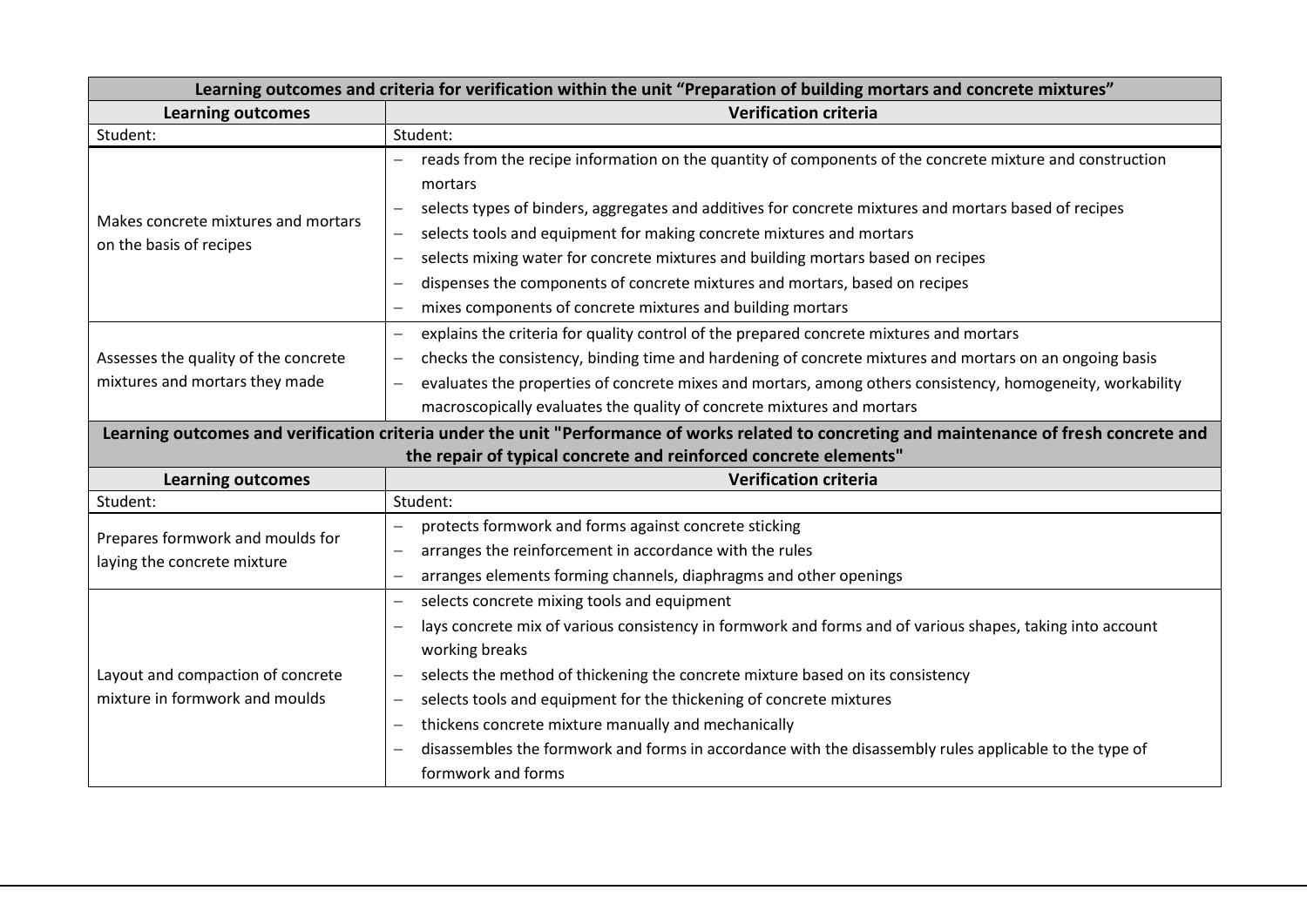| Learning outcomes and criteria for verification within the unit 'Performance of construction works of a building shell' |                                                                                                                                              |  |
|-------------------------------------------------------------------------------------------------------------------------|----------------------------------------------------------------------------------------------------------------------------------------------|--|
| <b>Learning outcomes</b>                                                                                                | <b>Verification criteria</b>                                                                                                                 |  |
| Student:                                                                                                                | Student:                                                                                                                                     |  |
| Chooses the methods of the<br>construction works to be carried out                                                      | reads the scope and technology of concrete, reinforcement, carpentry, bricklaying and assembly works from the<br>design documentation        |  |
|                                                                                                                         | defines and selects technologies for carrying out these works<br>$\overline{\phantom{0}}$                                                    |  |
|                                                                                                                         | describes and applies the means by which these works are to be carried out<br>$\overline{\phantom{0}}$                                       |  |
|                                                                                                                         | describes the rules for adapting construction conditions to the technology for carrying out these works                                      |  |
|                                                                                                                         | identifies means of transport, equipment and tools for construction work in a building shell<br>$\overline{\phantom{0}}$                     |  |
| Selects construction materials, means                                                                                   | defines the technical characteristics of construction products used to perform construction works in a building<br>$\overline{\phantom{0}}$  |  |
| of transport, equipment and tools for                                                                                   | shell                                                                                                                                        |  |
| construction work of a building shell                                                                                   | selects construction products, means of transport, equipment and tools for construction work in a building shell<br>$\overline{\phantom{0}}$ |  |
|                                                                                                                         | performs construction work in a building shell                                                                                               |  |
| Learning outcomes and verification criteria within the unit "Performance of finishing and renovation works"             |                                                                                                                                              |  |
|                                                                                                                         |                                                                                                                                              |  |
| <b>Learning outcomes</b>                                                                                                | <b>Verification criteria</b>                                                                                                                 |  |
| Student:                                                                                                                | Student:                                                                                                                                     |  |
| Chooses how to carry out building                                                                                       | describes the methods of plastering, painting, wallpaper, flooring, cladding and drywall works<br>—                                          |  |
| finishing works                                                                                                         | chooses how these works are to be carried out<br>$\overline{\phantom{0}}$                                                                    |  |
| Selects construction products, means of                                                                                 | identifies construction products, means of transport, equipment and tools for construction finishing works<br>$\overline{\phantom{0}}$       |  |
| transport, equipment and tools for                                                                                      | describes construction products, means of transport, equipment and tools for carrying out certain construction<br>$\overline{\phantom{0}}$   |  |
| construction finishing works                                                                                            | finishing works                                                                                                                              |  |
| Performs finishing and refurbishment                                                                                    | performs plastering works in accordance with the documentation and requirements                                                              |  |
| works in accordance with the design                                                                                     | perform painting work in accordance with the documentation and requirements<br>$\qquad \qquad -$                                             |  |
| documentation and the requirements                                                                                      | performs wallpaper work in accordance with the documentation and requirements<br>$\overline{\phantom{0}}$                                    |  |
| of the superior                                                                                                         | perform flooring work in accordance with the documentation and requirements                                                                  |  |